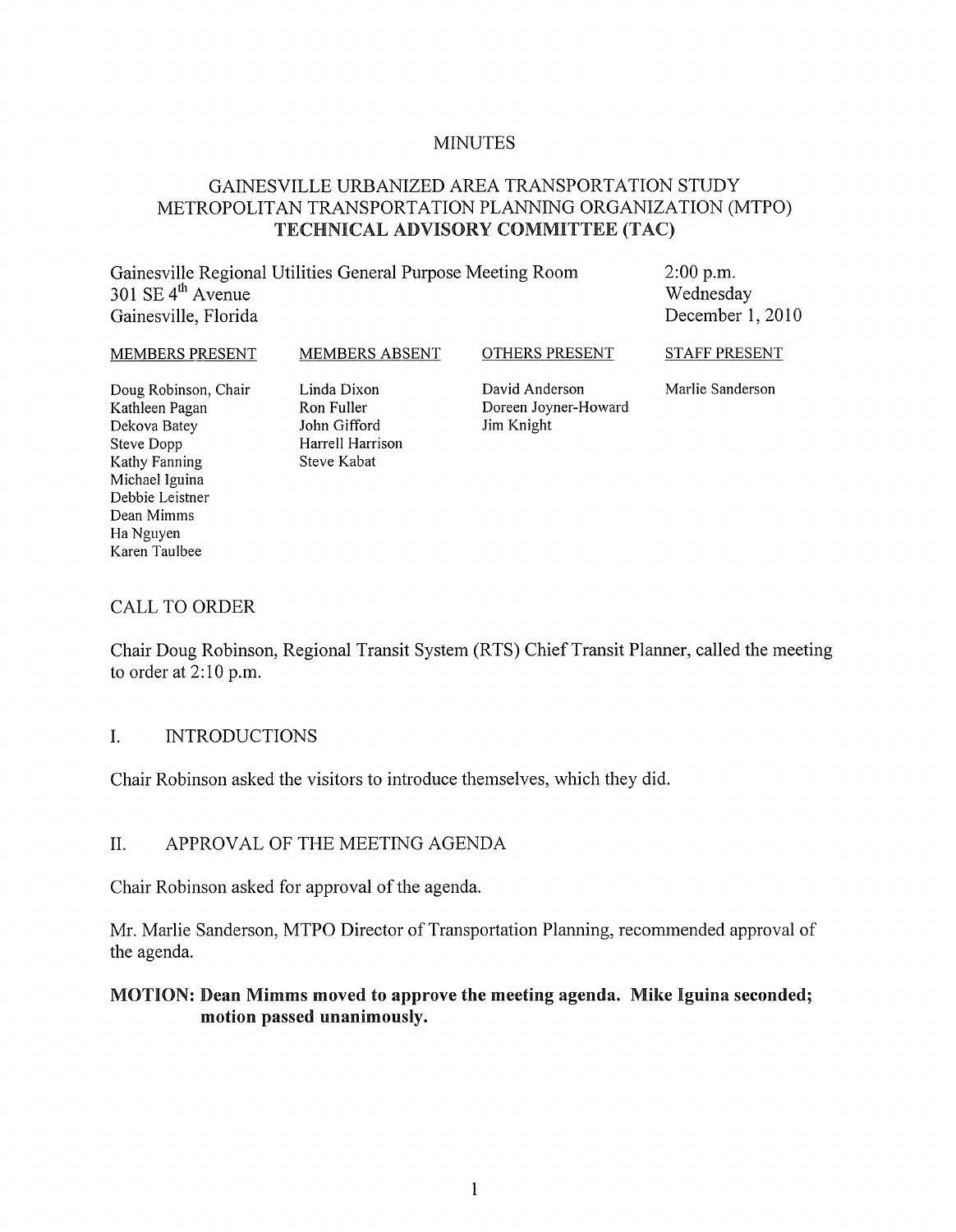## III. APPROV AL OF COMMITTEE MINUTES

Mr. Sanderson stated that the September 22, 2010 minutes are ready for approval

## MOTION: Mike Iguina moved to approve the September 22, 2010 TAC minutes. Steve Dopp seconded; motion passed unanimously.

#### IV. UPCOMING MEETINGS

Mr. Sanderson announced that the next MTPO meeting is scheduled for December 13th at 5:00 p.m. in the Jack Durrance Auditorium. He said that the TAC's next meeting, if needed, is scheduled for January 26th.

V. TRANSPORTATION IMPROVEMENT PLAN (TIP) AMENDMENTS

# A. DEPOT AVENUE RIGHT-OF-WAY (ROW)

Mr. Sanderson stated that in order to fund a new Depot A venue Right-Of-Way Acquisition Phase Project, the City of Gainesville will receive a \$1,709,402 Florida Department of Transportation (FDOT) allocation of additional Safe, Accountable, Flexible, Efficient Transportation Equity Act: A Legacy for Users (SAFETEA-LU) HPP funding and will provide a local match of \$2,091,022. He said that this TIP amendment will add \$1,550,402 in Fiscal Year (FY) 2010/2011 and \$2,260,022 in FY 2011/2012 to fund this Depot Avenue ROW Project [4263201] in the FY 2010/2011  $-$  2014/2015 TIP.

#### MOTION: Steve Dopp moved to recommend that the MTPO amend the TIP to add the Depot Avenue ROW Project [4263201]. Dean Mimms seconded, motion passed unanimously.

# B. REGIONAL TRANSIT SYSTEM (RTS) MAINTENANCE FACILITY

Mr. Sanderson stated that in order to fund Phase 1 of the Maintenance Facility expansion and replace 42 fareboxes, RTS has been awarded a Federal Transit Administration (FTA) Section 5307 Grant for \$10,666,846 and will provide a local match of \$2,666,712. He said that this TIP amendment will add \$13,333,558 in Fiscal Year (FY) 2010/2011 to fund this RTS Phase 1 of 4 Maintenance Facility and 42 Farebox Replacements Project [4299271] in the FY 2010/2011 -2014/2015 TIP.

# MOTION: Steve Dopp moved to recommend that the MTPO amend the TIP to add the RTS Phase 1 of 4 Maintenance Facility and 42 Farebox Replacements Project [4299271]. Dean Mimms seconded, motion passed unanimously.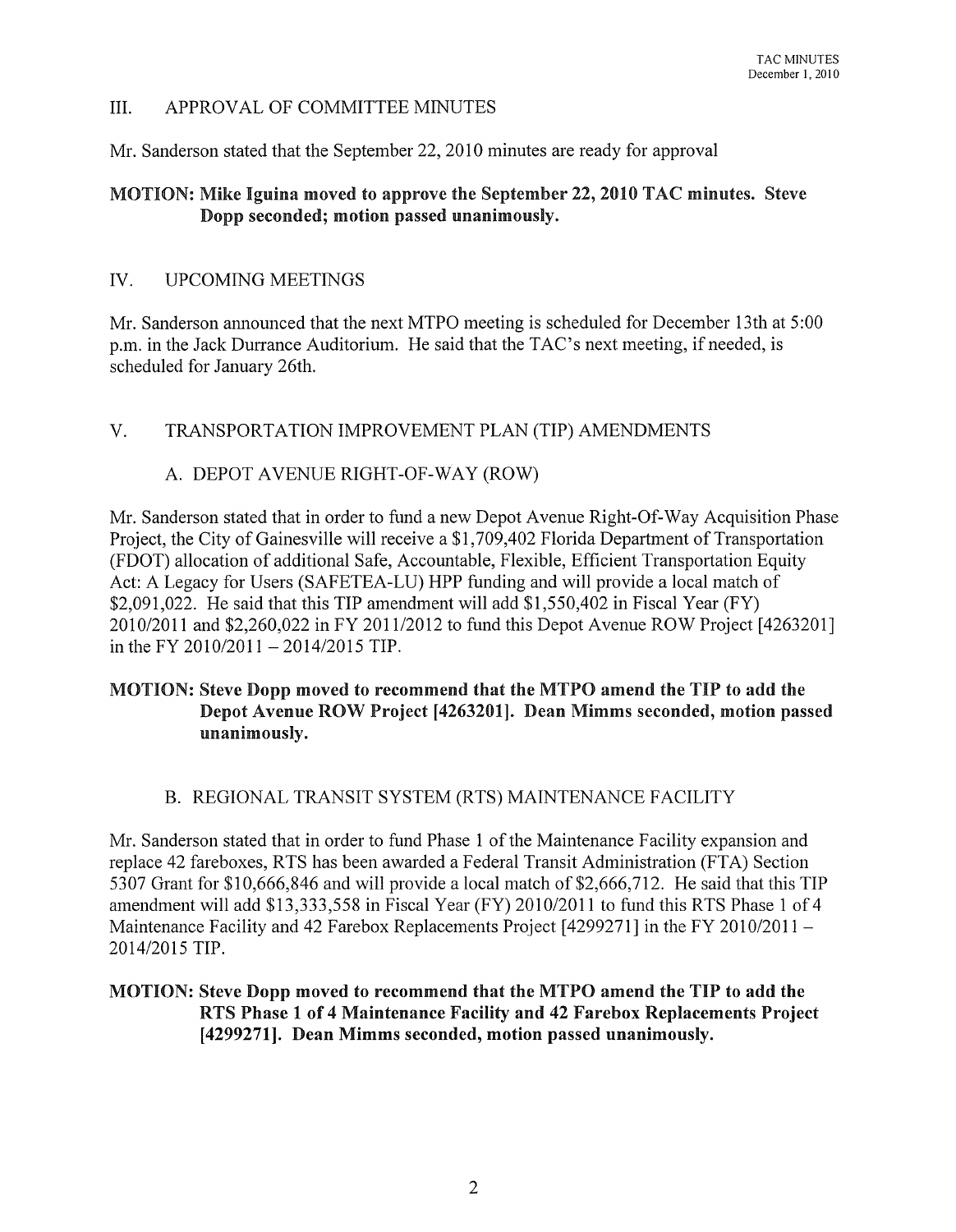## VI. FLORIDA DEPARTMENT OF TRANSPORTATION (FDOT) TENTATIVE FIVE YEAR WORK PROGRAM

Mr. Sanderson stated that FDOT has submitted the Tentative Work Program to the MTPO for review and comment. He and Ms. Karen Taulbee, FDOT Transportation Specialist discussed the Tentative Work Program and answered questions.

# MOTION: Steve Dopp moved to recommend that the MTPO send a letter to FDOT thanking it for the opportunity to review the tentative Work Program. Dean Mimms seconded, motion passed unanimously.

# VII. STATE ROAD 226 (SE 16TH AVENUE) AL TERNA TIVES- SCOPING REVIEW

Mr. Sanderson stated that FDOT has requested an opportunity to present the State Road 226 4 laning Project scoping alternatives.

Mr. David Anderson, FDOT Project Manager, discussed the State Road 226 4-laning Project scoping alternatives and answered questions.

### MOTION: Steve Dopp moved to recommend that the MTPO approve the Transportation System Management Alternative as Phase 1 and the Four-Lane Minor as Phase 2 and to revise the word "improvement" to "modification." Mike Iguina seconded, motion passed unanimously.

# VIII. URBAN DESIGN POLICY MANUAL UPDATE

Mr. Sanderson stated that the TAC referred the Urban Design Policy Manual update to a TAC Working Group. He discussed the manual and answered questions.

# MOTION: Steve Dopp move to have MTPO staff proceed in the following manner:

- 1. meet with Florida Department of Transportation District 2 staff (Ms. Karen Taulbee) and update the Manual with respect current FDOT District 2 policies using the strikethrough and underline technique; and
- 2. then schedule a meeting with Florida Department of Transportation 2 District staff (Ms. Karen Taulbee), City of Gainesville Public Works Department staff (Ms. Debbie Leistner) and Alachua County Public Works Department staff (Ms. Ha Nguyen) to review the revised *Manual*  to make other needed revisions.

Debbie Leistner seconded; motion passed unanimously.

# XI. INFORMATION ITEMS

There was no discussion of the information items.